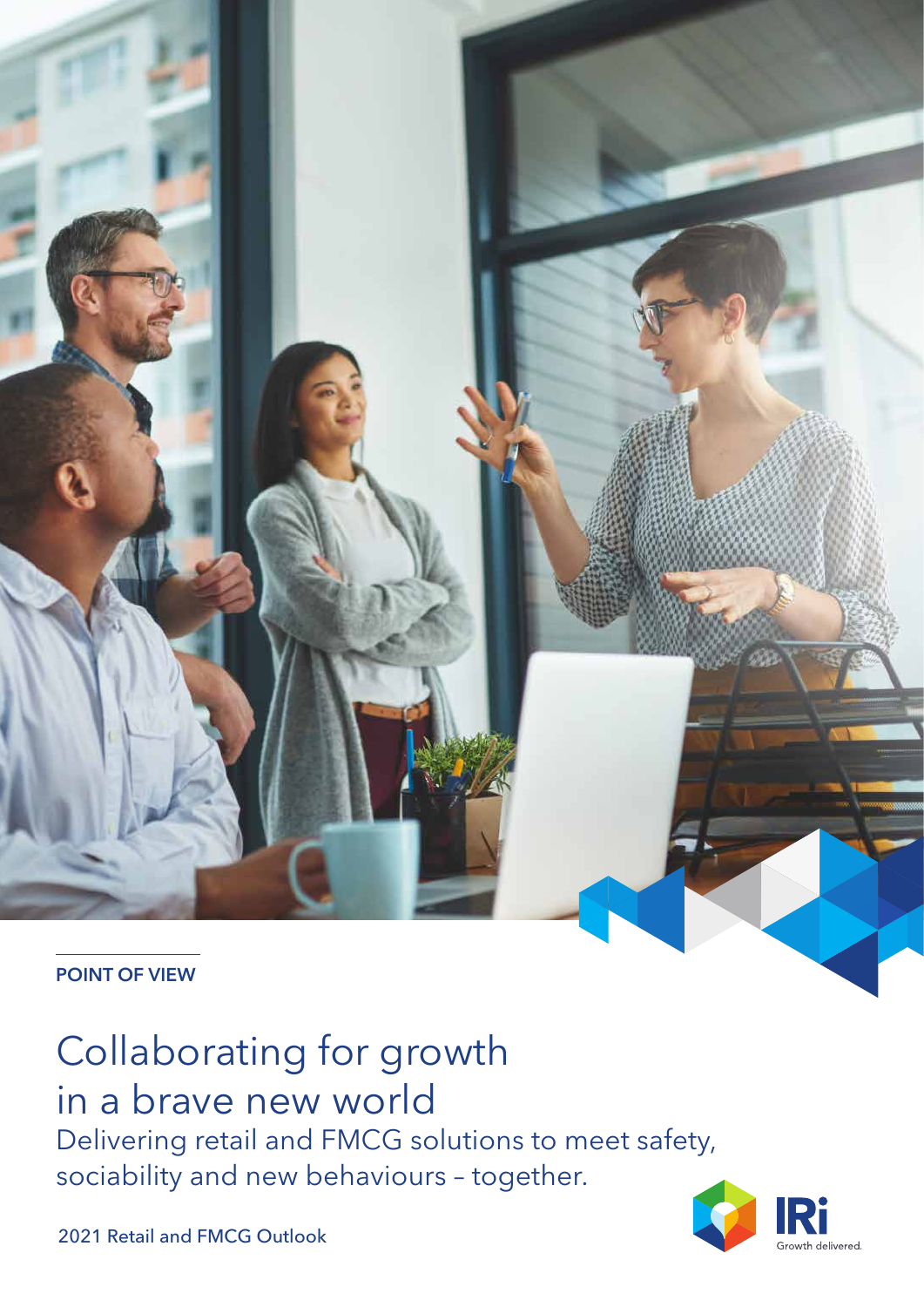# Safe shopping, pandemic pantries and intrinsic indulgences

The new decade in Australia rang in with devastating bushfires before a virus permeated the planet and, in an instant, affected every aspect of our society. As we had to rethink how we socialised, shopped, lived and worked, for some the reset was an opportunity and for others, a challenge – but all in, 2020 has been the great leveller. And it bought about some of the biggest changes in business that we've seen in decades. As we moved more of our lives home and online and sought safety in everything we purchased, brands had to reinvent how they engaged and interacted with Australians, from what products and services were sold to how they were supplied. We looked to shop local and support our communities as social distancing overtook physical connection and re-use returned to single use; and we relied on our manufacturers, retailers and brands to find innovative new ways to feed us, keep us safe and entertain us in a brave new world.

### A year where value took on new meaning

Value was a key driver of our behaviours. 2020 actually fattened the wallets of some Australians as Covid-19 delivered childcare rebates, lower interest rates, travel bans and entertainment closures; yet for those who lost jobs or had hours reduced, the pandemic had a real impact on household budgets. This dichotomy fuelled significant diversion in the meaning of value: for some it is worth paying more for and indulging at home; and for others, value simply means that it is affordable. In fact, affordability augmented the performance of private label over branded products and highlighted a challenge for mainstream brands and products: they were either not cheap, premium or indulgent enough.

# We found new ways of living and treating ourselves

This year we all revaluated our priorities as social distancing and lockdowns forced behaviour changes and indulgence took on new and different meanings. We shopped, DIY'd, cooked, baked, puzzled, crafted, zoomed and created home bars and gyms. For many, the 'lipstick effect' of inexpensive indulgences and simple treats savoured saw shopping became a bigger part of our entertainment regime, especially as we experimented in the kitchen. As we settled into this new normal of living, we 'covidised' our routines, from making at-home meals an occasion to setting up home offices – many behaviours that will remain long after the virus. As we anxiously await the dawn of 2021, we continued to find ways to make ourselves feel better, by erecting Christmas trees in September and rejoicing in a collective cheer on social media to one less hour in 2020 when daylight savings arrived.



Value was a key driver of our behaviours.

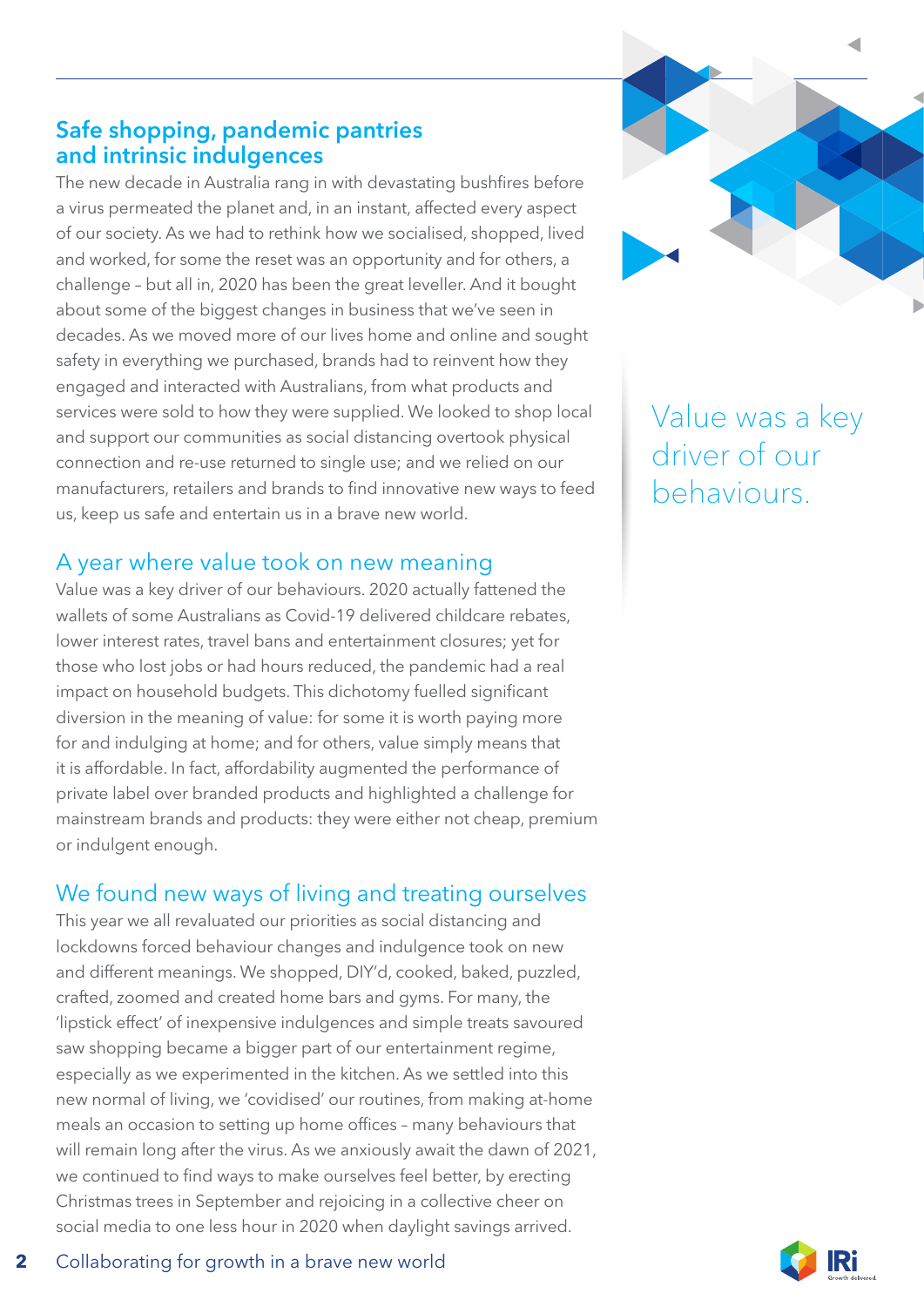Bushfires and low rainfalls caused supply scarcity and pushed up prices of raw materials.

# We witnessed a digital migration not seen before

As Australians battled the pandemic-led loneliness and isolation, technology became more than a helpful tool – it became our lifeline for connection, work, shopping and entertainment, and will continue its expanded role in our lives. The swift impact of restrictions quickly hit consumer packaged goods and major grocery retailers with many suspending online services as stockpiling affected availability. But as nimble small business owners swiftly migrated to use digital platforms and major retailers ramped up their online offers, by June, one in three of us shopped more online<sup>1</sup>. And brands and retailers continue to invest in and scale up their e-commerce capabilities to keep pace with the increased demand and ever evolving shopper expectations.

#### 2020 KEY THEMES



Keep it clean Household products have reached unprecedent highs



**Cooking** from scratch More time to recreate restaurant quality meals



Take care of me Indulgent behaviours stretching my budget to afford it



Affordability and indulgence collide The pandemic pivot Manufacturer call to arms to deliver safety and



Re-use became single use Hygiene took on the

sustainable revolution

# Spotlight on food and beverage

The direct and indirect impact of 2020's natural and health disasters in Australia instantly changed the way we shopped and the products we purchased in supermarkets. Bushfires and low rainfalls caused supply scarcity and pushed up prices of raw materials. This left manufacturers with just two options: absorbing the cost and reducing margins or passing a price increase through the retailers. Then Covid-19 hit and supermarket panic buying headlined by the 'great loo roll grab' tested many supply chains with some categories reaching new sales highs.

hygiene products

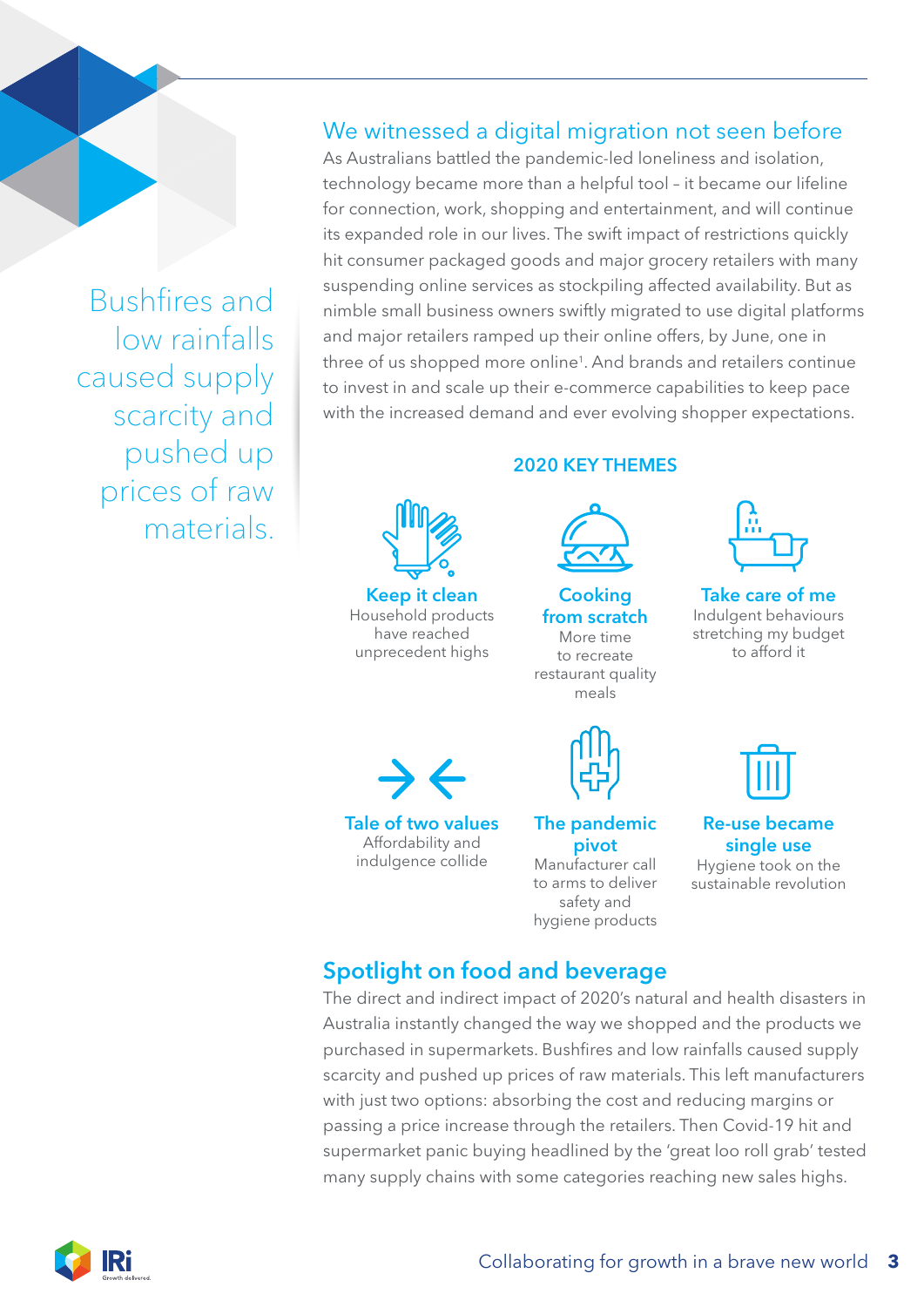# Shopping for entertainment

Initial and stark irrational in-store behaviour eventually gave way to a collective focus on 'simple moments' as we entered and acclimatised to lockdown. We baked. We did puzzles. We googled how to keep the kids entertained. And as we lamented café and restaurant closures, the resurgence of 'lunchtime as an occasion' and all its sensory activations drove incremental grocery shopping expenditure – and this continues even as restrictions ease. By mid-year we were shopping over three times a week, growing our basket value by 11 percent. Even Victorians in an extended lockdown ventured to the supermarket 2.4 times per week as one of their allowed 'leisure' activities<sup>2</sup>.

# The dry revival

While 'fresh', 'chilled' and 'frozen' drove growth in 2019, the new decade saw Australians quickly beeline to the centre of the store, stocking up on 'dry' items to fuel our pandemic-induced at-home cooking adventures and desire for safety and hygiene. Double digit growth in the quarter to July 2020 (12.5 percent)<sup>3</sup> headlined the 'dry' renaissance as wipes and hand sanitisers became a basket staple and manufacturers struggled to flow rice, pasta and flour to shelves.

By mid-year we were shopping over three times a week, growing our basket value by 11 percent.

1,2,3 IRI COVID 19 Shopper Survey May 2020



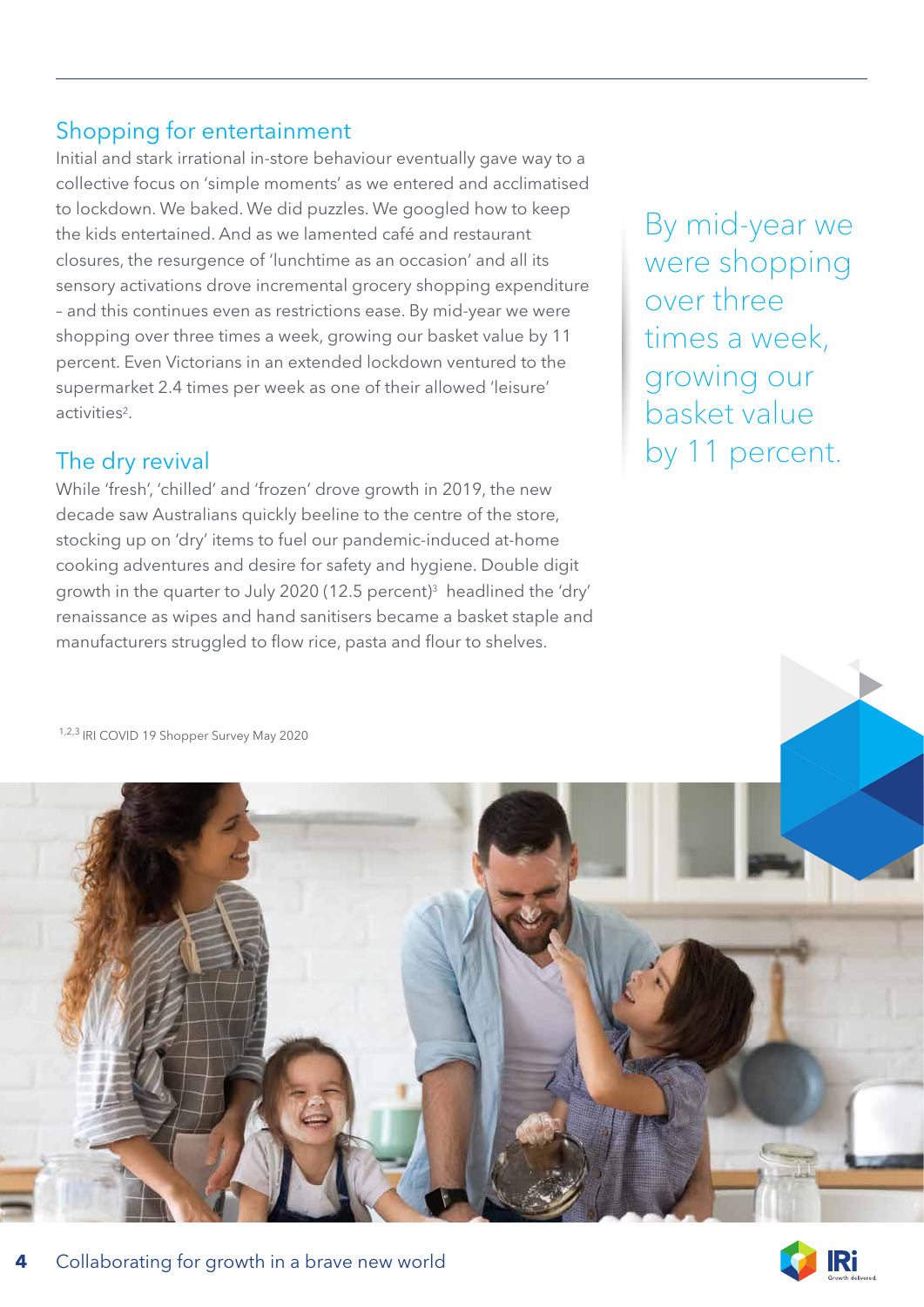

# Digital drinks and the home bar

As lockdown curbed on-premise visits, we moved our money to retail liquor, drinking it to beyond \$20 billion<sup>4</sup>. The \$4.7 billion glass spirits category again topped off-premise peaking at 31.3 percent growth<sup>5</sup> with Gin the primary driver. As we made our homes into our entertainment hub, restaurant and bar; we treated ourselves to speciality cheeses and Champagne – the latter popping the cork by 32.5 percent<sup>6</sup>. We also got crafty with cocktails by experimenting with spiced Rums and single malt Scotch, while pre-mixes surged RTD sales by over 19 percent<sup>7</sup>. And no longer a niche, Aussie craft beers soared by 41.9 percent<sup>8</sup> as we barbequed in our backyards and saluted the return of the footy on TV. Our desire to reconnect and savour the summer will help ensure 2020 stands out as an outlier year for off-premise sales with breakthrough product innovations like hard seltzers well placed to capitalise in the key festive summer trading period.

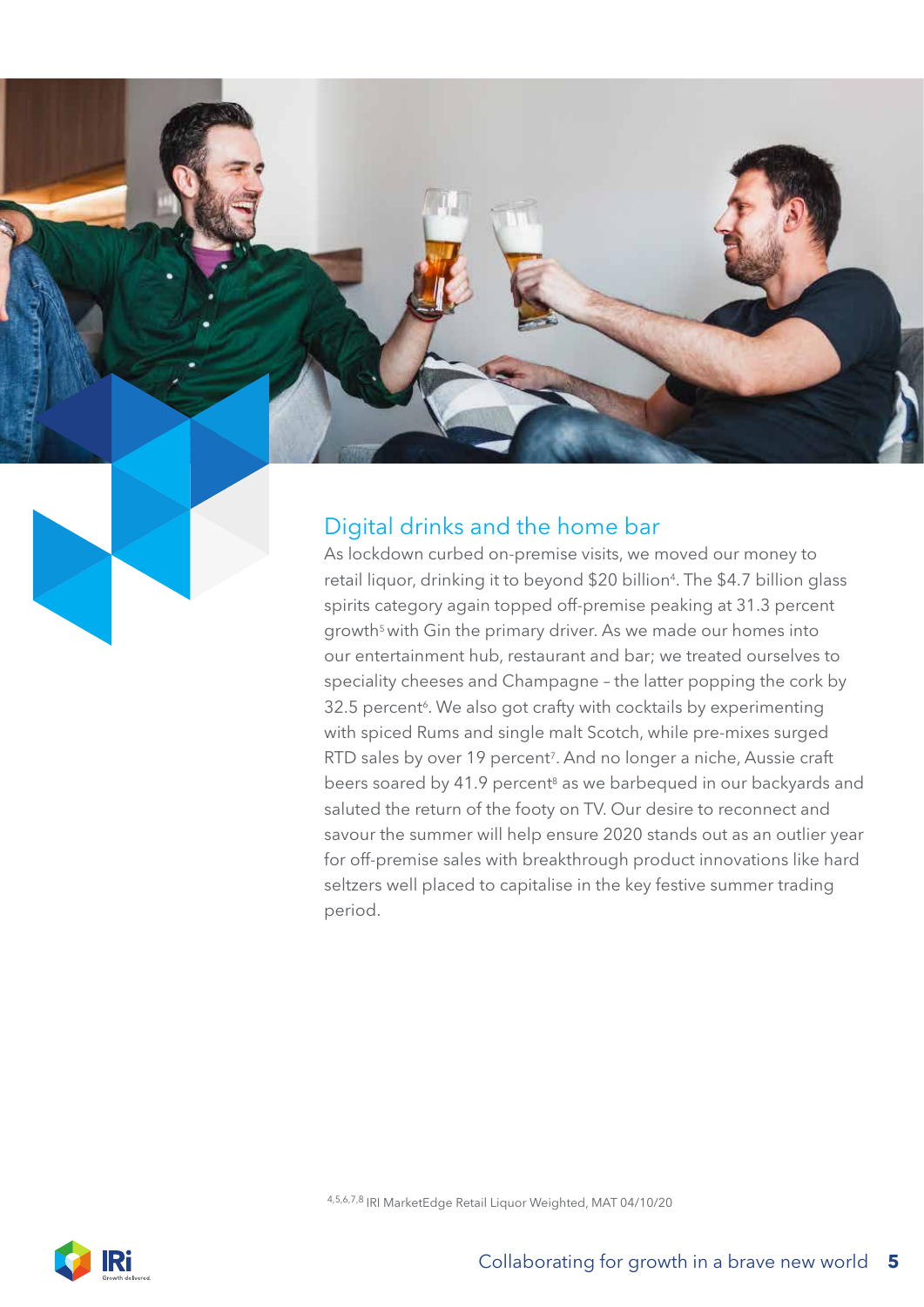# Getting vocal about local

Our desire to support homegrown producers and manufacturers was never more evident than during the bushfires. The focus on provenance in 2020 began as a rallying gesture in the aftermath of natural disaster as we bought from the bush; but became more important than ever as we shut our borders and local businesses pivoted during restrictions. Trust in sourcing, origin and our awareness of the impact of our purchasing decisions was heightened and we realised that derived value was so much more than lowest prices. It was in protecting and supporting our neighbours and ensuring a domestic economy survived as we bunkered down. As international borders remain closed, but our domestic economy opens up, our local patriotism for shopping should remain.

# Spotlight on healthcare

Unsurprisingly, the pandemic amplified our focus on health, hygiene, safety and prevention as panic buying and stockpiling saw our supermarkets get major news coverage for all the wrong reasons. Handwashing and hygiene messaging however have provided a clear catalyst for new and lasting safety-driven behaviours. Sales of cold, flu and immunity products soared – March sales increased by 250 percent alone<sup>9</sup> as we stockpiled 'just-in-case'. Personal and hand wash sales increased by over \$50 million in 2020 and the 400 percent increase in hand sanitiser sales shows no signs of slowing down<sup>10</sup>.

# The great pandemic pivot

Pivot was one of the most used words of 2020 for manufacturing and a safety net to address unmet needs for hygiene and healthcare that no-one predicted. Clothing manufacturers created mask fashion, live entertainment producers created desks for the home office, and then there was hand sanitiser – the category grew six-fold this year with 46 percent of 2020 sales through new product launches alone<sup>11</sup>. From boutique gin distillers Four Pillars and Archie Rose to wound care giant Band Aid, manufacturers big and small rallied to meet initial supply shortages and lead the urgent delivery on sanitisers to Australians. As manufacturers continue to pivot to address changes in many areas of consumer demand; agility and flexibility was and remains fundamental to success as Australians are spending consciously yet cautiously on their wellbeing.



9,10,11 IRI COVID 19 Shopper Survey May 2020

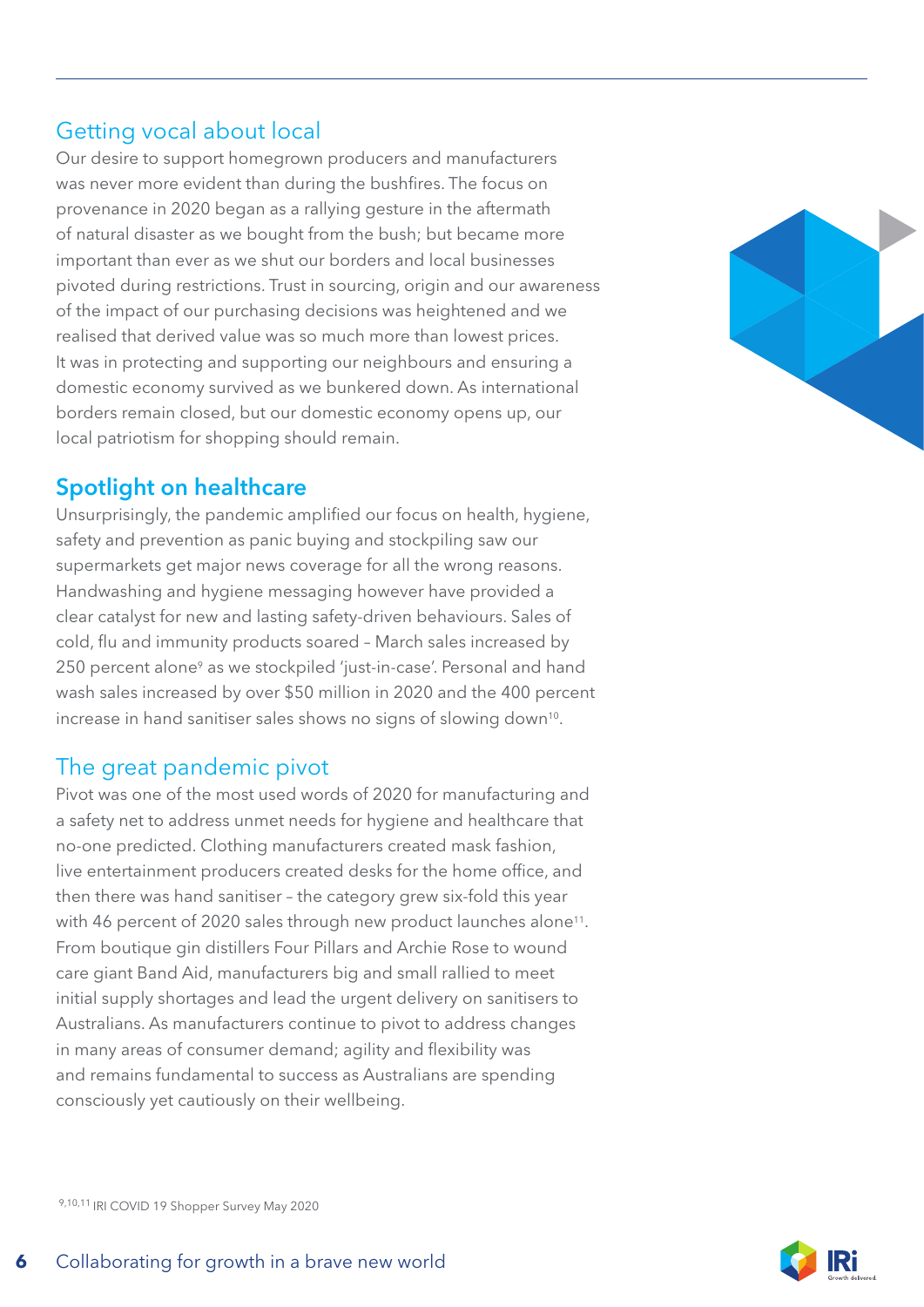

# The pharma fall-out

Over-the-counter (OTC) pharmacy healthcare sales unfortunately did not escape the wrath of the pandemic despite an unprecedented initial sales uplift – pharmacies sell toilet paper too! As we turned our health and beauty shopping to our supermarket 'leisure visits', OTC sales suffered and are now in an annual decline of 1.4 percent<sup>12</sup>. The \$77 million drop in the cough and cold sector through pharmacies<sup>13</sup> was also hampered by lockdown restrictions and the consequential drop in cases of colds and flu during the winter. Pharmacy also suffered from the disappearance of the 'diagou phenomenon' where personal shoppers in Australia send products to China – with noticeable sales declines in the armoury of vitamins, infant formula and fragrances.

### Beauty in our own hands

As the work-from-home phenomenon turned bedrooms and living rooms into offices virtually overnight, we stopped our beautifying for the office routines. As we Zoomed colleagues and clients in our activewear, there was a big shift in the purchasing of cosmetics, fragrances, hair colouring and skincare from pharmacies and other outlets. Lip and eye makeup sales reduced (partly driven by mask wearing) yet hair colourants showed a significant sales uplift in both grocery and pharmacy channels as Australians took haircare into their own hands as salons closed and they put their game face on for work. Yet, demand for acne treatments rose, as many experienced 'maskne' from prolonged mask wearing and this is an area to watch in 2021.

### Our legacy of resilience and adaption leads our path to 2021

The resilience of Australians in facing the unprecedented changes to our lives, our businesses and our economy is the legacy of 2020 – and many of our new behaviours will last driven by how we slowed down, found new ways to engage and interact with one another, and put purpose at the forefront of our lives. Some trends suffered such as sustainable transformation, which took a back seat as we moved from re-use to single use, but we also learned safer new ways of living in a totally different world – from how we socialise to how we shop. Many of these changes in our behaviour have significant upsides for the way we live and will continue to define how retail and FMCG must respond as we move into 2021.

12,13 IRI MarketEdge Retail Liquor Weighted, MAT 04/10/20

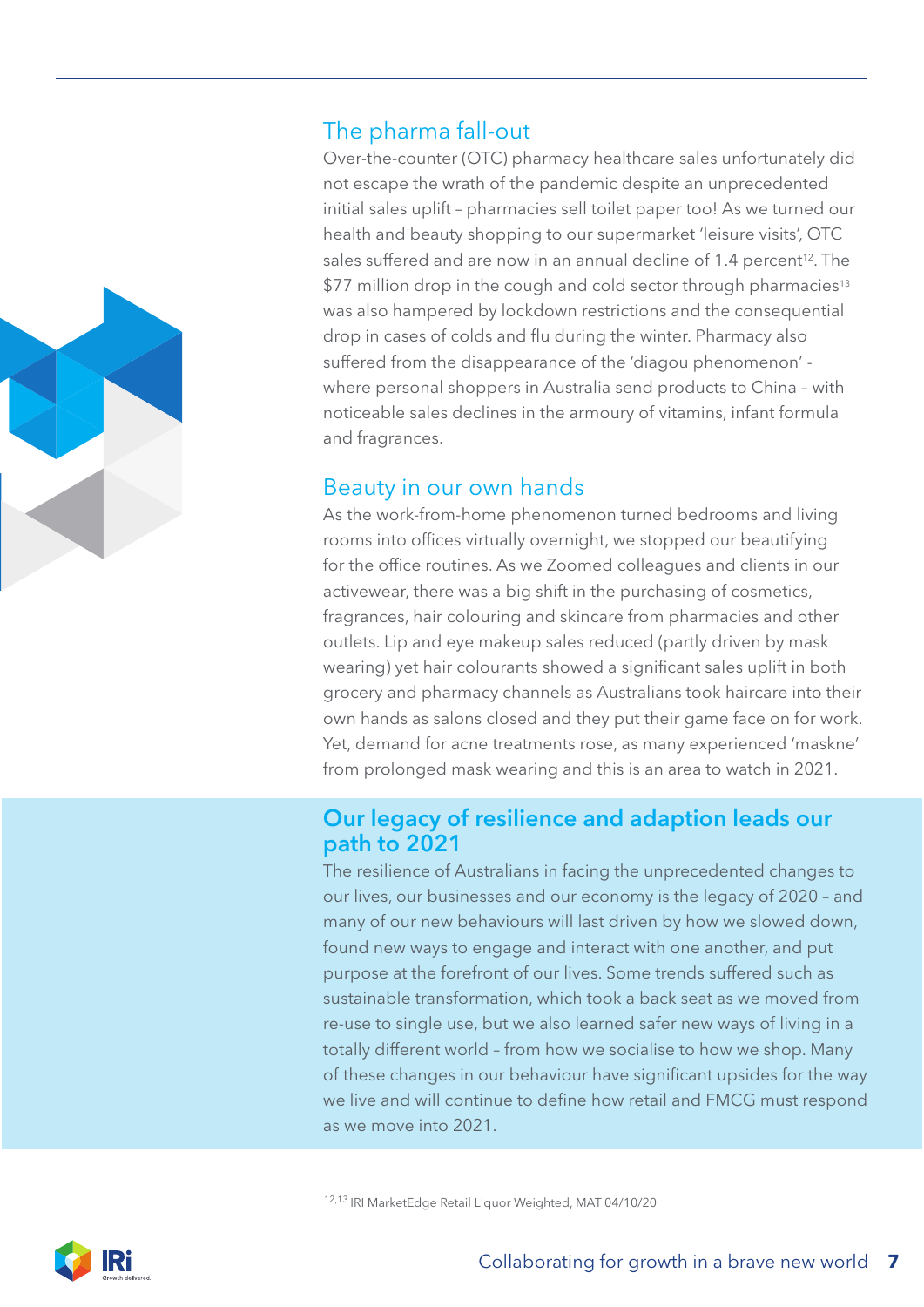# The five defining themes for growth in 2021

As restrictions ease across the country and we allow ourselves a breather, we're re-evaluating what is important and adjusting priorities. Behavioural change and trends instilled in 2020 will spearhead 2021. Our affection for what technology gave us as a pandemic lifeline for connection, working, socialising, entertainment and shopping is likely to continue especially in the e-commerce and shopper solutions space. Safety will still be a key priority but as we re-open for business, the safety of our planet and communities will bring a focus on sustainability back to the fore and will be a key consideration of how and what we shop for – and the brands we choose. Yet brands will face more competition from the private label set, so collaboration is key. Suppliers, manufacturers and retailers must unite on the new and different opportunities (and challenges) that will be presented and come together to make the products that we create and sell, safe, sustainable and available to all.



"Never let a good crisis go to waste." Winston Churchill

# The acceleration of e-commerce  $\mathbf 0$

As the Covid stimulus and reprieve measures of 2020 wind up, 2021 will be a time of great economic uncertainty forcing us to closely monitor spending and re-consider what value looks like again – now through a post-pandemic lens. While most of us in Australia are not significantly impacted by the health implications, it is safe to say we are living in a new 'Covid normal'. Brands must be mindful of the newfound habits created and those that will persist long after. A confluence of consumer (pull) and industry/retailer (push) drivers mean that Australians are unlikely to go back to their reliance on physical stores.



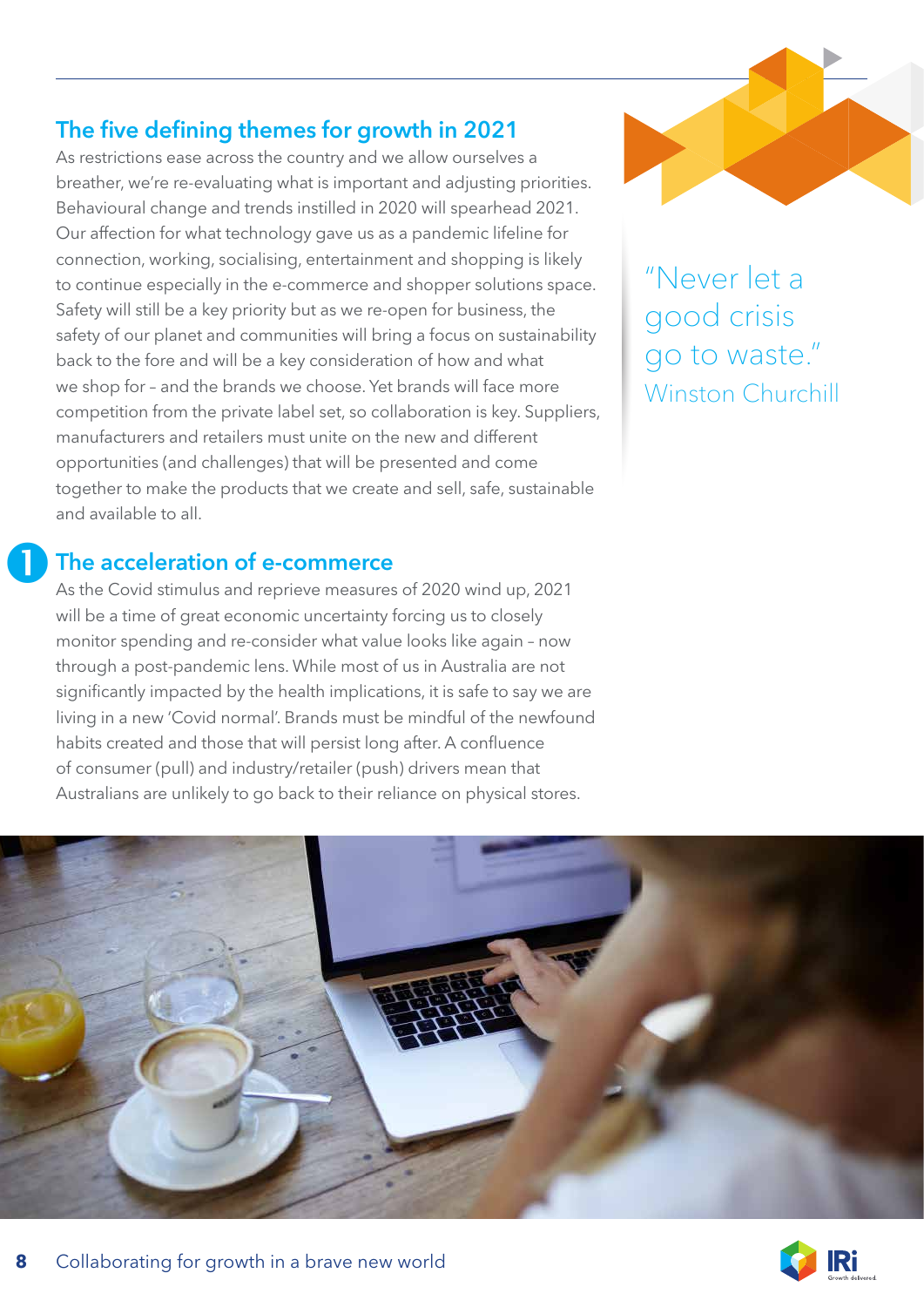### Online is the new frontier

The opportunity to capture e-commerce shopper loyalty and market share is now the new frontier of competition between the key retailers. Trading statements for the first quarter of the 2021 financial year reveals 100 percent of growth of Woolworths' grocery e-commerce reaching eight percent of supermarket sales, while Coles reported 57 percent growth in revenue, contributing to six percent of their overall supermarket sales.<sup>14</sup>

### GROWTH OF ONLINE SALES IN AUSTRALIA<sup>15</sup>

27. al annual online spend by Australians (September 2019 – August 2020) +\$8.1 billion Online sales growth surpassing the prior two years combined (September 2019 – August 2020)

% Increase of Australian households 9.4% purchasing groceries online from Coles and Woolworths (August 2019 – July 2020)

# The boomer opportunity

Australian shoppers are using the online space to meet the growing diversity of their everyday needs, however for e-commerce to reach ubiquity, older Australians must become more comfortable shopping online more often. Six in 10 households aged 65 and over<sup>16</sup> do not usually participate in online shopping or spending so engaging with them more frequently through e-commerce proffers growth potential. However, over eight in ten<sup>17</sup> Australians shopped online in March at the outset of the pandemic meaning most of us are now familiar with – and at relative ease of – buying many more products online.

# Obstacles to adoption

For the last four years, Australians have consistently cited the same frustrations and concerns about online grocery shopping. The recurring detractors are delivery costs, not getting products ordered, freshness of food, minimum spend for delivery discounts and delivery timing. Addressing these issues is crucial to optimise online sales. But another larger barrier is the environmental impact. While not overt in grocery e-commerce, online shopping has come under significant scrutiny for the amount of packaging and single use plastic used in the fulfilment and delivery. As we re-focus on the sustainable issues put on ice during the pandemic, this will be back on the table in 2021.

14 Various Retailer Trading Statements H1 2020

15 Australian Bureau of Statistics Household Impacts of COVID-19 Survey, and IRI COVID 19 Shopper Survey May 2020

- 16 Australian Bureau of Statistics Household Impacts of COVID-19 Survey
- <sup>17</sup> IRI COVID 19 Shopper Survey May 2020



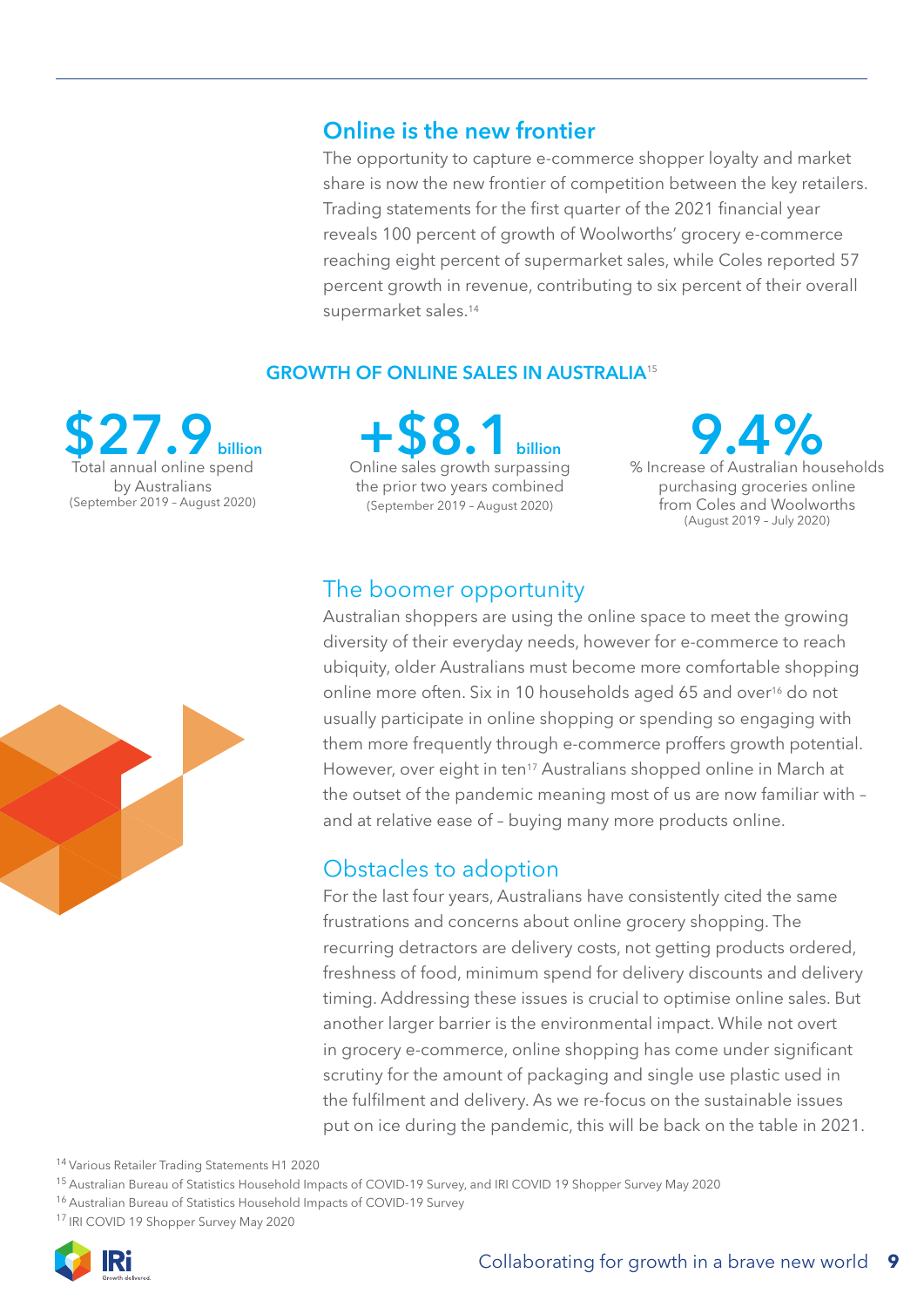# Sustainability – a social change 2

2020 was shaping up as the defining year holding retailers and suppliers to be more acutely accountable for their actions in combating climate change and other sustainable transformation initiatives. But the catastrophic bushfires delivered an unprecedented wake-up call-to-action for the nation at large and for commerce across industry verticals. Then Covid-19 turned Australia's attention away from sustainability, especially in FMCG, as mitigating unparalleled supply chain disruption and keeping stakeholders safe suddenly underpinned what proved to be a mostly inspiring story of solidarity and responsiveness.

### Doing the right thing

If you grew up in Australia in the 80's you'll remember 'Do the right thing' and two decades on, we will bring this mantra to life again albeit with an accentuated focus and appreciation of social and environmental business practices. Brand purpose will be front and centre for consumers. The pandemic spotlighted the link between FMCG and the communities it serves, as well as the fragility of personal and environmental health. Increased at-home consumption means household waste footprints are even more confronting as we wade through over-packaged online orders and single use products such as coffee cups and cutlery. The legacy of 2020 is that doing the right thing has never been more important and sustainable innovation will be at the forefront of FMCG in 2021.

### Australians will shop for climate change

Australians are hugely concerned about climate change – and those that weren't could not help but be swayed by the bushfire impact. Over the last four years, almost six in 10 of us continually expressed our intent to purchase environmentally friendly products. We've long seen this trend in the US where actual measured outcomes based on real purchase behaviours reveals the economic facet of sustainability – creating value through good values. US purchase of sustainably marketed consumer packaged goods contributed 54.7 percent of their overall FMCG market growth between 2015-2019 and a 39 percent price premium over conventionally marketed products during Covid-19 across 35 categories.18 High performing green brands also exist across a range of both edible and non-edibles here in Australia, further signifying a need to adopt and measure sustainability-led product attribution.

18 2020 CSB Sustainable Market Share Index – NYU Stern Center for Sustainable Business and IRI

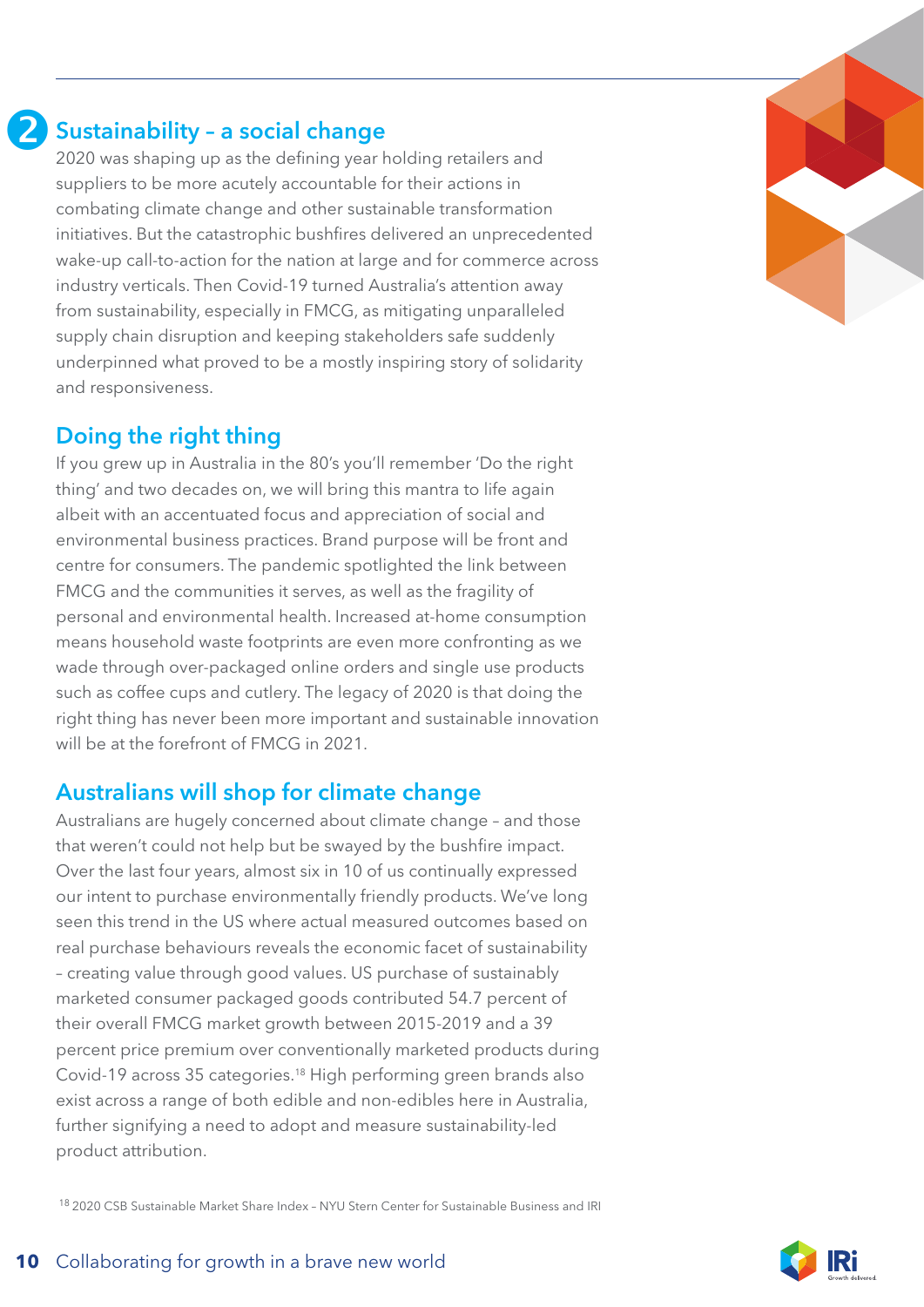

# Sustainability defines strategy

Brands, manufacturers and retailers must view sustainability as a strategic core pillar underpinning widespread opportunities to generate commercial growth beyond market averages. To that end, stakeholders must ensure that pandemic-induced operational challenges do not compromise sustainability goals and outcomes. Actual market dynamics prove that sustainably marketed products outperform conventional products. Retailers and brands will be held to account and must adopt a multi-faceted approach to sustainability for relevant and meaningful action.

### Personal care is going nowhere

As new hygiene and protection behaviours stick around, manufacturers and suppliers that can tap into both personal care and sustainability will thrive. Innovating with sustainable formats and also recycled/bio-friendly packaging materials is paramount. For example, bar soaps are a sub-category of continuous growth while stainless steel, refillable products to paper packaging are key 'zero-waste' options that consumers seek when considering purchasing. In order to succeed and outlive the pandemic, a lesser reactionary mindset and a more strategic approach to prevention and hygiene are key. With personal hygiene not going anywhere anytime soon, it seems fitting to continue to keep sustainability front of mind.

### THE 9 Rs OF SUSTAINABILITY

#### Reuse

- Implementation of (branded)
- Circular (online) shopping (i.e. Woolworths, Tesco, Loop)

#### Remove

- Eradicate unnecessary packaging
- refill-stations (i.e. Sainsbury's, Ecover) Carbon capture, carbon neutral, carbon negative (i.e. BrewDog)

#### **Reduce**

- Lower prices to optimise access/penetration (i.e. private label innovation)
- Minimal packaging (virgin and flexible plastic, single use packs)
- Cut urban last-mile delivery emissions (i.e. electric delivery vehicles)

#### Renew

- Regenerative agriculture (i.e. dirtycleanfood.com.au)
- Bio/plant-based ingredients and materials (i.e. Beyond Meat)
- Reinventing legacy brands (i.e. Persil)

#### Range

- Flagship sustainability-themed stores (i.e. Asda)
- AVIA availability, visibility, innovation, affordability

#### Recycle

- Fully (100%) recyclable packaging
- In-store recycling hubs
- High-tech (plastics) recycling facility

#### Relationships

- Community welfare
- Coalitions and collaboration
- Sustainability funds

#### Reassure

- Certification and renewed commitments (i.e. B Corp)
- Reporting sustainable basket metric
- Eradicate functional performance trade-off

#### Roles

- Proactive roles (i.e. Activism Manager, Chief Sustainability Officer)
- Cross-functional sustainability departments

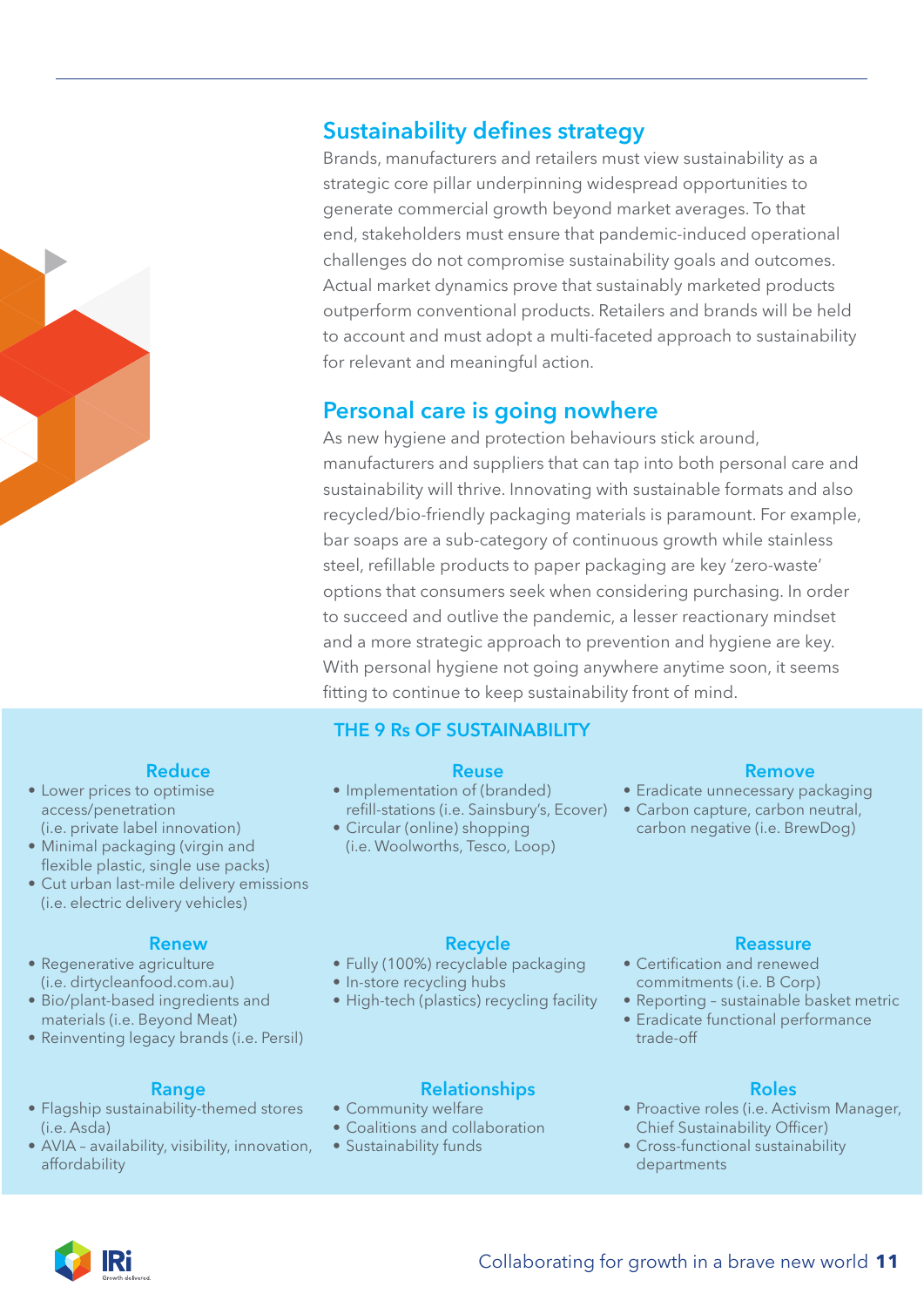# The pull power of private label 8

Australia's first recession in 30 years will be unlike any other economic downturn we have experienced. The ongoing slowdown will not only impact the performance of various consumer categories but is likely to encourage greater consumption of private label offerings by valueconscious Australians. During the GFC, private label outperformed branded products by 10.8 percent<sup>20</sup> in the second quarter of 2008 alone21 – and the range, quality and proliferation of private label has changed significantly over the last twelve years.

### Private label matters

Each Australian retailer has clearly communicated the importance of private label brands to their strategy. In 2018, Coles announced plans to lift private label penetration to 40 percent<sup>22</sup>, and in November 2019, they partnered with UK giant Sainsbury's to create more private label goods in a three-year rapid expansion deal. Woolworths also invested heavily in private label; and in an effort to differentiate, its current positioning of Australia's healthiest supermarket-own brands is leveraged by its successful Macro Organic range of health foods and sustainable products such as compostable coffee capsules.

61% of Australians say private label products are a good alternative to branded products<sup>19</sup>

19 IRI analysis; COVID-19 Shopper Survey; May 2020

<sup>20</sup> IRI MarketEdge, Total Grocery AU, QTR to 29/06/2008, Dollar Growth % vs YA

21 Provide source – Waiting on JustinN

22 https://www.afr.com/companies/retail/coles-faces-battle-with-suppliers-over-private-label-plans-20180614-h11drz



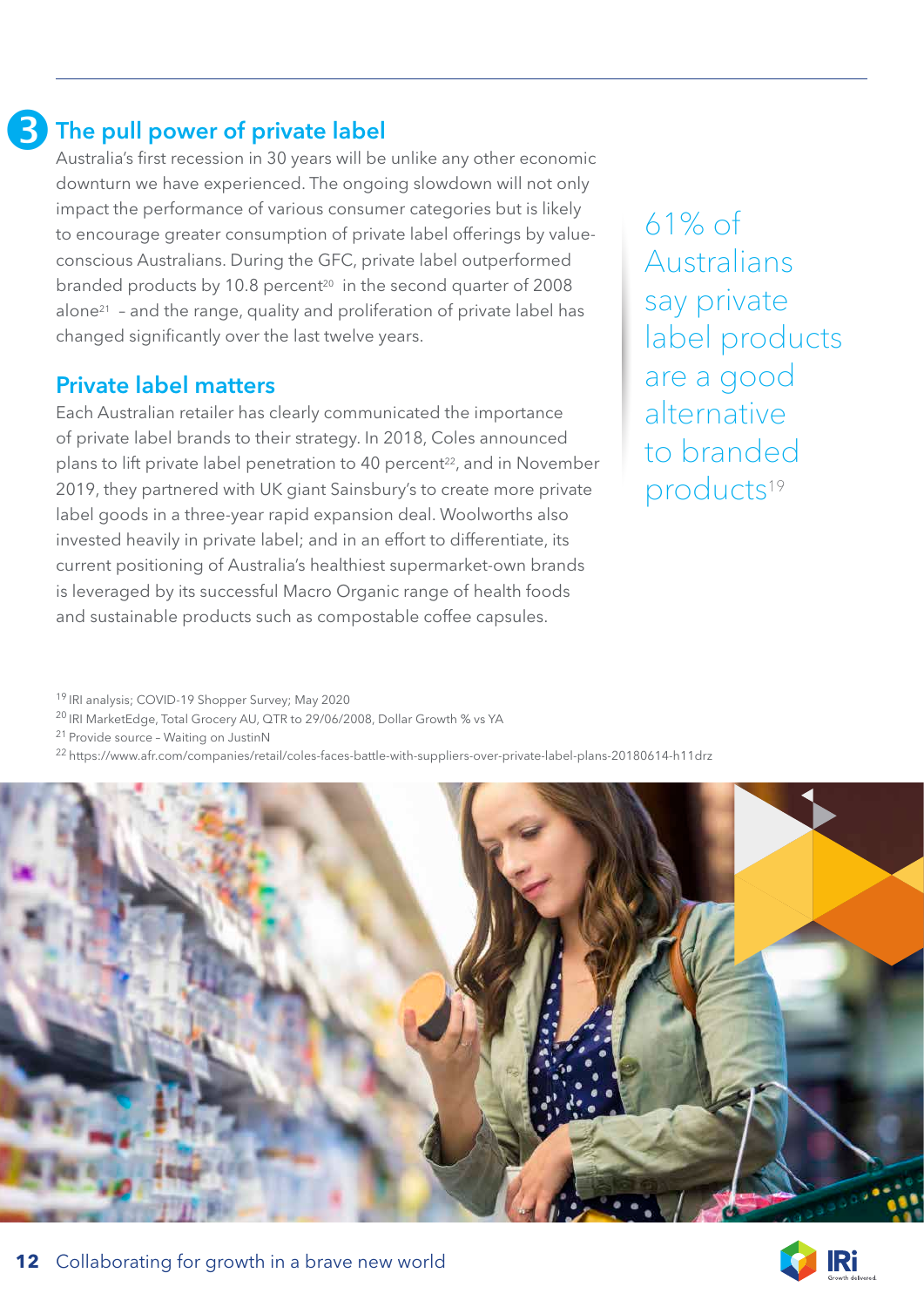

# The rise of the phantom

Beyond the big chains, a reinvigorated Reject Shop has announced an exclusive partnership with UK-based chain Tesco to offer Tesco-branded products across their 354 stores – of significant appeal to the 1.2 million British expats calling Australia home and budget-conscious locals looking for something new. Competition is also on the cards from phantom brands, where only the most observant consumers realise that these high-end, beautifully packaged premium products are in fact also retailer brands.

# Price elasticity is pivotal

Private label risk to brands is high when differentiation and loyalty are low and financial incentive is strong. To overcome these challenges, it's critical to understand price elasticity within specific segments – you can't price effectively without it. Manufacturers must boost value beyond price to give shoppers a reason to purchase brands with a genuine connection that they feel cannot be replaced by a storebranded product. To win, focus on:

- building connection with authentic, specific and credible claims around the unique aspects of your product
- using price to develop and strengthen brands price wars only devalue brands and force a longer recovery
- expanding price range architecture to smaller affordable packs or cost-per-serve saving packs.

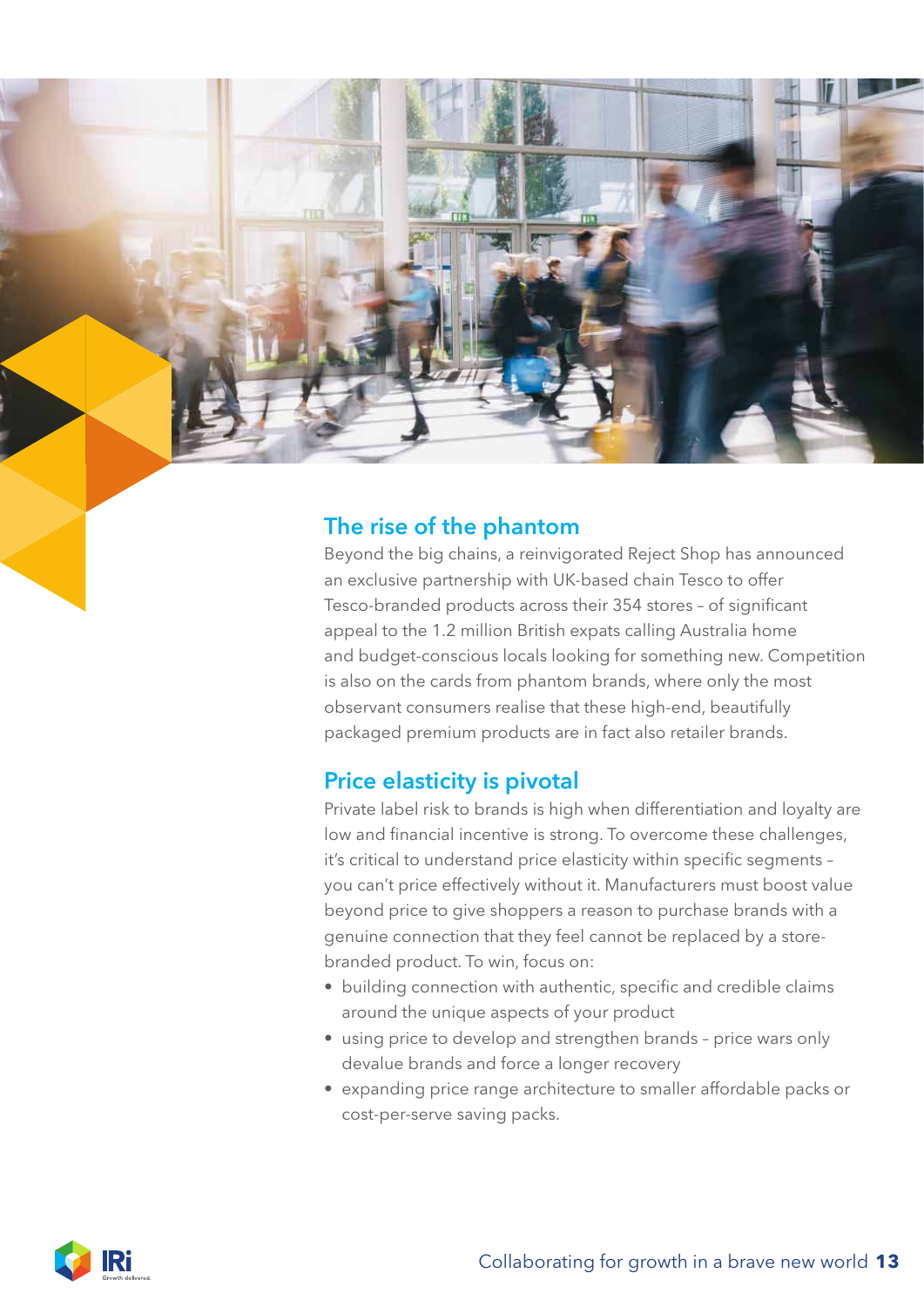#### More mateship – uniting all industry stakeholders in collaboration 4

FMCG in the new decade has been headlined by panic buying, disrupted supply chains, economic chaos, 'safe' brands, reduced trade spending and mass migration to online channels. And it's also been about community, safety and solidarity as we discovered that our industry's resilience is much stronger when we work together as 'mates'. To win in the new look marketplace; retailers, suppliers and manufacturers must be open to collaborating on the new and different opportunities (and challenges) that will be presented. Optimising shared growth potential will be augmented if all parties play within the retailer's framework, collaborate on and track joint objectives, and do it all at the pace of change.

# Reinventing the relationship

To truly unlock growth in 2021, retailers, suppliers and manufacturers must reinvigorate and even reinvent their relationships. Closer collaboration and conversation can unlock new trends and the changes they will drive. Defining a shared path to growth beyond standard metrics such as sales and share growth, but through the expanded availability of customer and basket level data, allows an even deeper and more nuanced understanding of market movement. For example, Priceline Pulse and Coles Synergy allow suppliers and retailers to drill deeply into the impact of market changes on sales but also how they are impacting their customers – a win/win for the supplier, retailer and the customer.

# Unite in the retailer's blueprint

Utilising a standard retailer taxonomy, you can analyse products, make recommendations and enjoy the fruits of more productive conversations. Retailer gateways as the Costco Collaborative Retail Exchange (CRX), Priceline Pulse, and the newly launched Coles Synergy synergise the same data, structured in the way the retailer views it. By removing any confusion on the 'what', the conversation can progress to the 'so what' and 'now what'.

By removing any confusion on the 'what', the conversation can progress to the 'so what' and 'now what'.

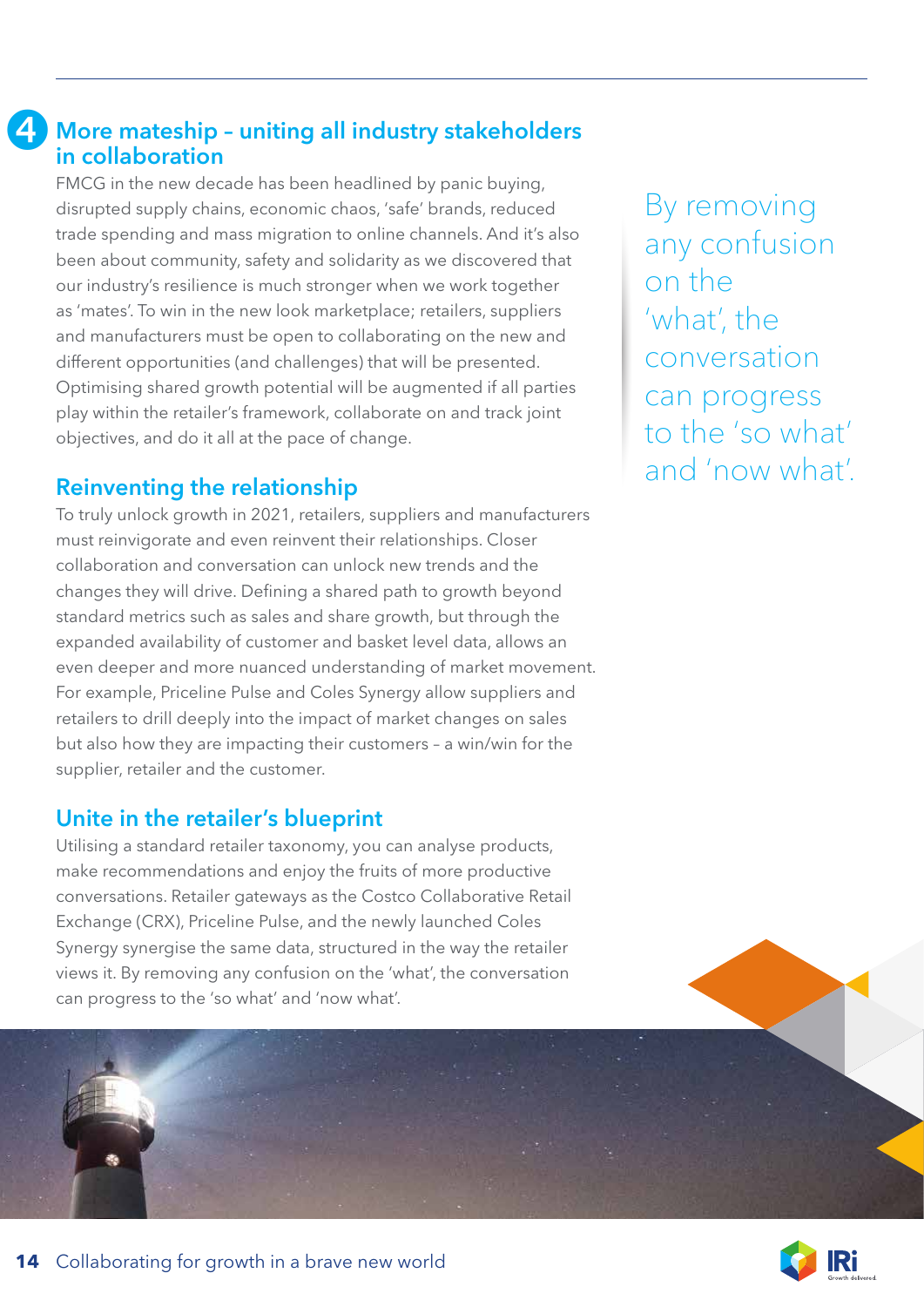# Doing it all at the pace of change

As Australians quickly shifted their preferences to security and comfort, 2020 clearly showed us that the opportunities for growth were capitalised on by those businesses who had an agile mindset – success was driven by pivoting online or addressing new needs at speed as the pandemic took hold and. And in 2021, consumer expectation will demand that this pace of change be met as quickly as it was in 2020. Expanding the depth and breadth of your available data through collaboration opens up great opportunity to action that real-time change, reallocate spend, and optimise timing and location all in alignment with rapidly evolving strategies.

### Managing change in real-time

The ability to understand what happened yesterday allows retailers and suppliers to be proactive and manage real-time change. Coles Synergy and Costco CRX both deliver next-day daily data ensuring objectives can be adjusted as needed to maximise the opportunities a rapidly shifting market can present. Yesterday's data today provides unprecedented understanding of the market's changing dynamics and as the global market re-orients at a pace never before seen, real-time change and collaboration has never been more critical.

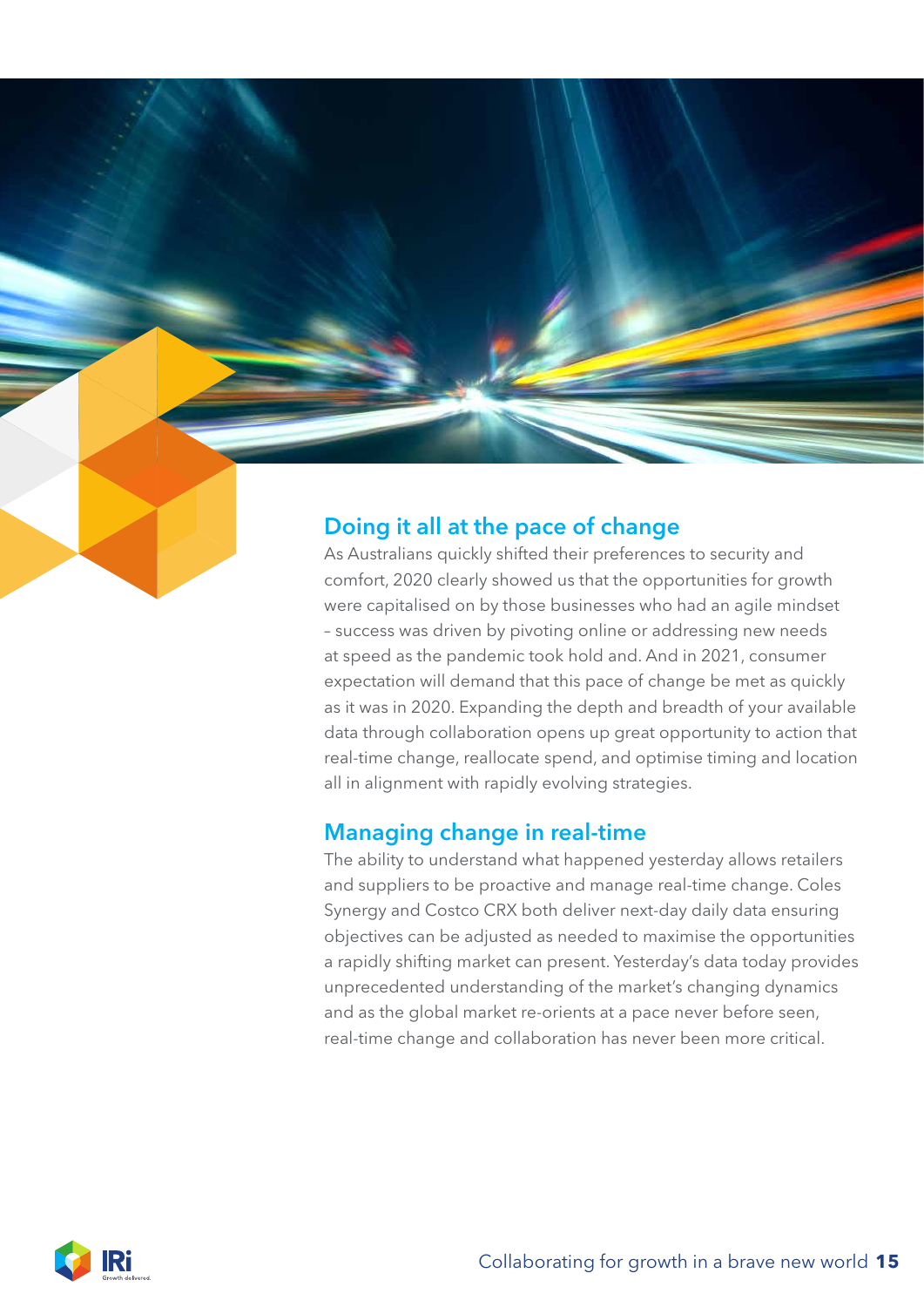

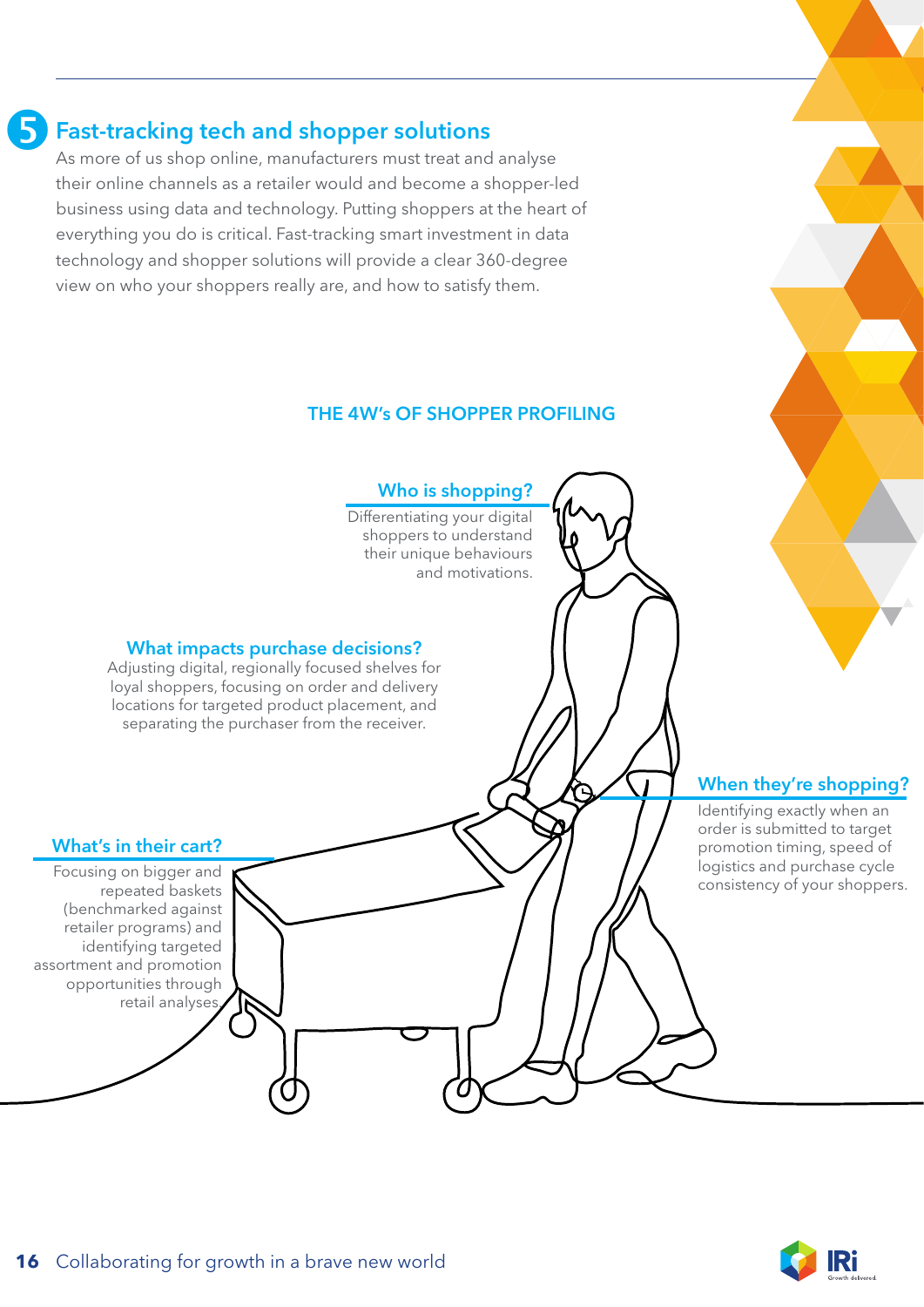

# Getting smarter with data investment

Investment in valuable data is not a cost, but a powerful solution to deliver ROI. In order to truly become shopper-led you must harness the power of Customer and Shopper Panel data. Combining the rich data sets reveals a total view of your shoppers today, as you analyse their attitudes and the motivations that will influence their behaviour tomorrow. Those that win will get smarter with their data investment sooner.

### THE BEST OF BOTH WORLDS

#### Unique proposition of shopper behaviour that customer data delivers

Unmatched depth of information available to the store level

Tagged transactions tied to unique customer (basket/behavioural data)

> Unique segmenting of shoppers and insight into their baskets

#### Unique proposition that shopper panel data delivers

Unmatched breadth of information available to the retail banner level

Most extensive view of demographic attributes based on actual shopper behaviour

Extensive segmenting of shopper and buyer behaviour, with the distinctive benefit of linking claimed to actual behaviour

#### Combining both customer and shopper panel data is where the magic really happens

Unparalleled breadth and depth of information available on shopper behaviour in multiple channels and retailers across grocery, pharmacy, liquor, petrol, convenience, speciality and e-commerce

Unique segmenting of retailer loyalty cardholders to analyse their cross-channel, cross-retailer banner shopping behaviour

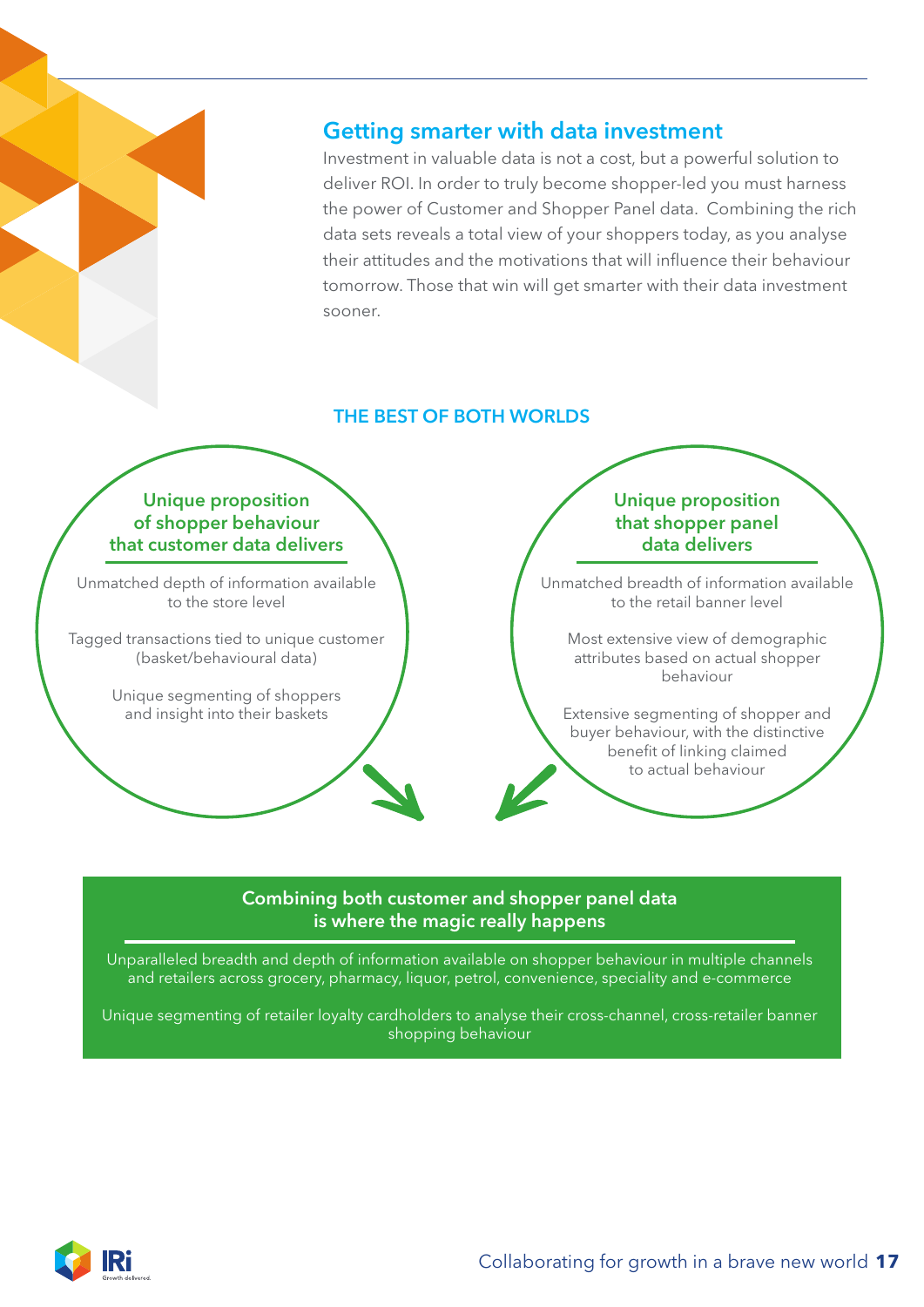# Defining 2021's key levers for growth

There's no question that every recession is different and forecasts for the Australian economy range widely. Preparing for a K-shaped scenario – one assuming different business segments and the population will recover very rapidly, but others will face economic challenges for longer periods of time – should provide greater agility to pivot as conditions change. As we work to manage costs and adjust to changing consumer demand and revenue mixes; investment in capital expenditure, marketing, research and innovation wanes. Yet, detailed performance analyses of recessions past across multiple markets and sectors reveals that those that viewed a recession as an opportunity were able to successfully gain a competitive advantage and outperform those that didn't. They invested to better their customers and adapt their products and strategies accordingly. This underpins the 2021 levers for growth.

#### Prioritise pricing, promotions, assortment and innovation  $\mathbf 0$

### The right range matters

No matter whether physical or digital, pre-store customer touchpoints are ineffective if products aren't available – support your shoppers to quickly find what they want or need. This increases the opportunity to add additional items through the process of de-selection and allows for collaboration to maximise physical availability, deliver the right range and optimise 'findability' at shelf. Agile retailers and suppliers will drive value growth in a K-shaped recovery by meeting different shopper needs through innovation and premiumisation; and larger, value packs or smaller, lower-priced offerings for budget-conscious shoppers.

"In a crisis, be aware of the danger – but recognise the opportunity." John F. Kennedy



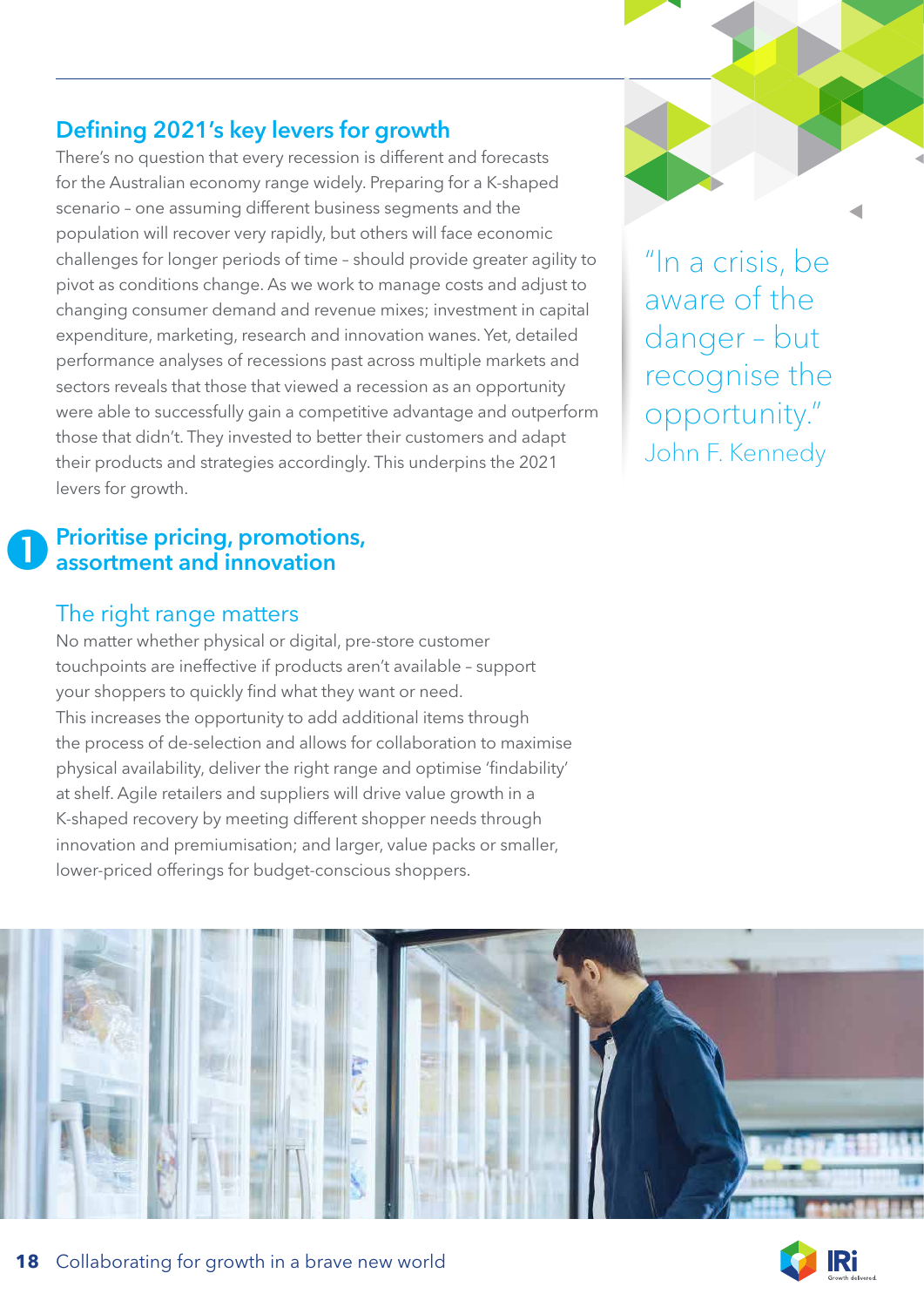### Put your shopper at the centre

Robust POS datasets combined with rich product level attributes can put the shopper at the centre of your strategy. IRI Shopper Decision Hierarchies optimise granular household/customer datasets and product level attributes to decode conscious and unconscious behaviours and inform more shopper-centric planograms. IRI's Assortment Optimisation Solutions determines the importance of product attributes, product substitutability and SKU incrementality to optimise ranging decisions. Retailers and suppliers must collaborate to mine and leverage complementary datasets to improve the shopping experience as single sources alone will not suffice in tailoring category ranges and optimising shelf layouts to meet shopper expectations in store or online.

### Leverage price and promotion to activate shoppers at shelf

Australians are more value conscious and price sensitive than ever but also highly loyal; yet three in four<sup>23</sup> are actively looking for promotions to make additional and planned purchases. It is critical to formulate the right trade strategy to reinforce marketing and ranging strategies, support shared objectives and enhance the value proposition. While some decisions are unconscious, those about brand and price generally are not. Value-seeking behaviours will likely increase as will the temptation to discount more frequently and at lower price points. The right price and promotion strategy should benefit the shopper, retailer, supplier and the category. Detailed analyses continue to illustrate how shoppers respond differently to price across categories and brand, and to item price changes within categories.

# Know shopper reactions

Planning for a K-shape recovery requires intimate and detailed understanding of shopper reactions to price to drive brand and category growth through:

- the right price points on key value items
- effectively managing price gaps and discount depths to drive trade-up and trade-down
- the right offer of premium-priced products for shoppers willing to redirect discretionary income.

With the right trade plan in place, consistent ongoing tracking of promotional execution and effectiveness will enable retailer and supplier agility to adapt better direct investments and revenue management as the market continues to shift and change to meet evolving shopper needs.

<sup>23</sup> COVID-19 Shopper Survey; May 2020,  $n = 5,566$ 

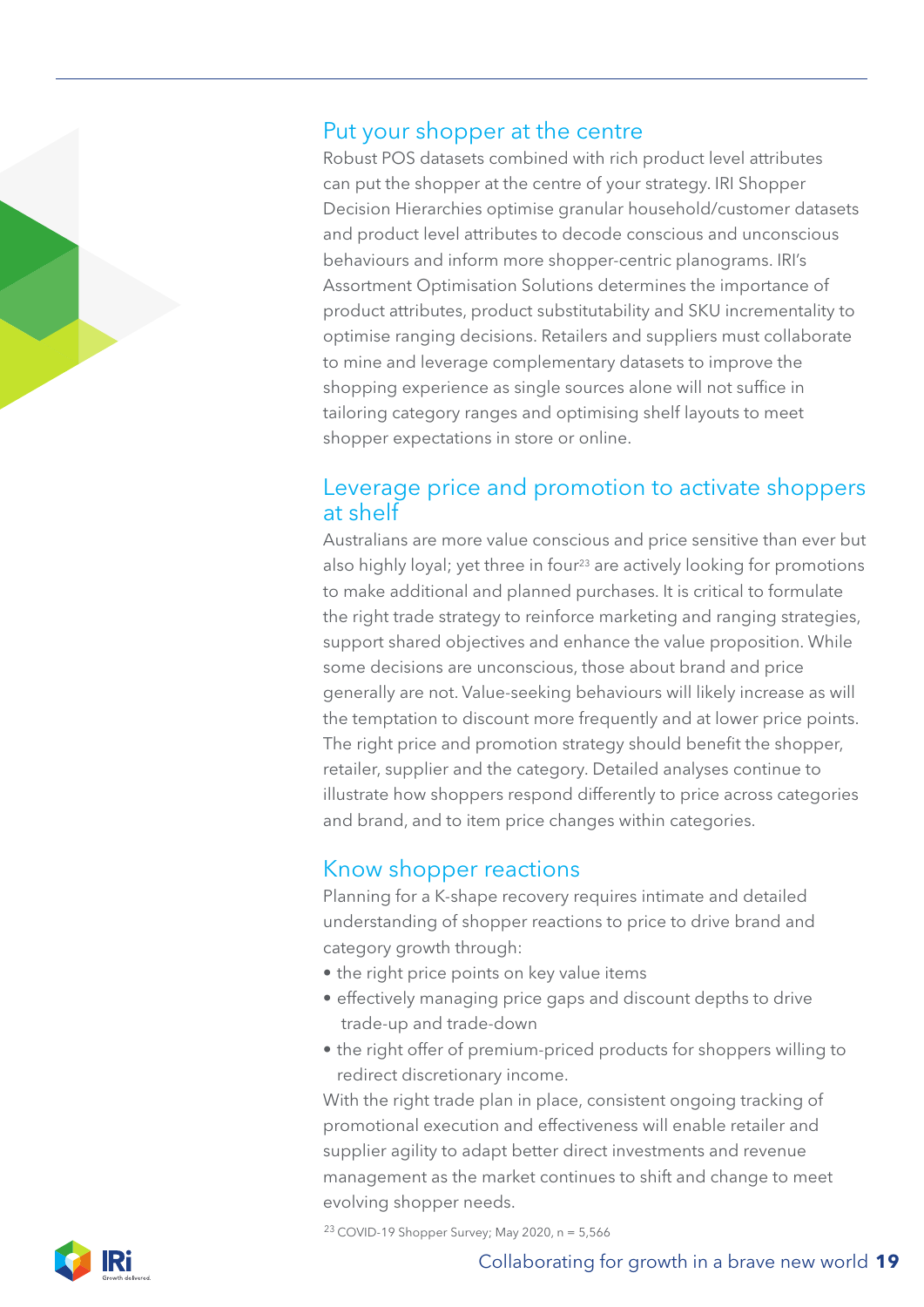### Amplify your brand with increased marketing **2** Amplify you Keep the lights on

It is critical to resist the temptation to go dark in this period of uncertainty. To authentically communicate with shoppers, leverage your understanding of the product attributes that are most important to key shopper groups. Remember, what's important to potential new brand buyers might not be the same as what's important to those who recently stopped buying.

### Get to really know your customers

The most successful brands and retailers invest in understanding their customers to segment and prioritise initiatives. Utilising granular POS information, shopper panel and retailer customer data provides multiple ways to segment shoppers, understand what's most important to them for effective communication and deliver the right product, in the right place, at the right price and at the right time.

### Balance short-term sales activation messaging with longer-term brand building

Although a challenge, its critical to provide shoppers with relevant information and tone the appropriate reassurance. But remember, the impact of media investments will continue to change across channels as we saw at the height of the pandemic, but don't always translate into greater media effectiveness.

# Have clear insight on media spend optimisation

Although a challenge, its critical to provide shoppers with relevant information and tone the appropriate reassurance. But remember, the impact of media investments will continue to change across channels as we saw at the height of the pandemic, but don't always translate into greater media effectiveness.





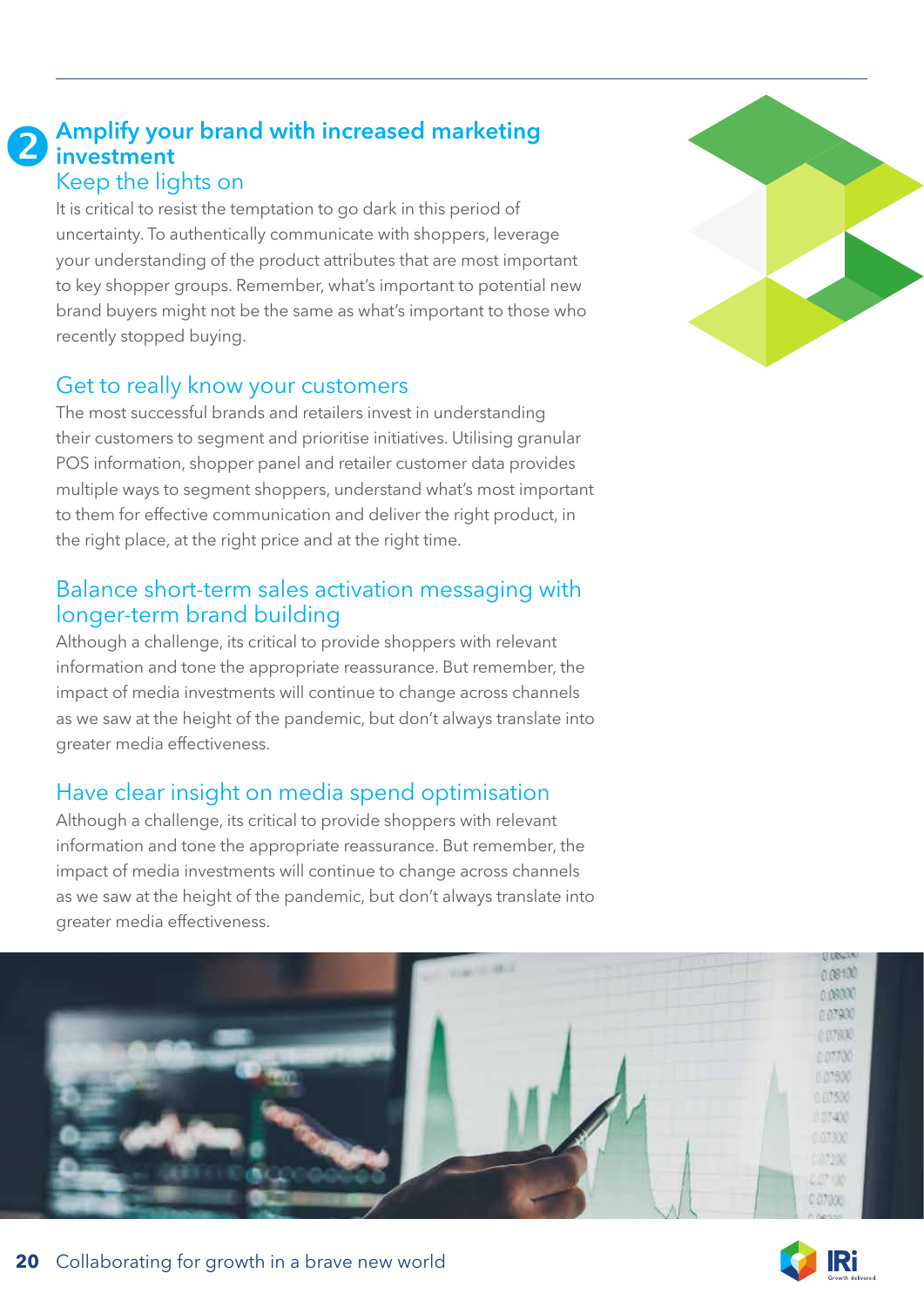

### Leading in a brave new world

The pandemic has profoundly impacted the global economy and consumer markets, but as we look to 2021 it is clear that Australia's harsh strategy has paid off. We're a nation aware that a new year doesn't always mean uplifting new beginnings as we learned just 12-months ago as the bushfire crisis escalated. Thankfully, at the time of writing, a sustained sense of optimism is driving the surge towards Christmas and the green shoots of growth are beginning to show. A likely bumper Christmas trading period will reflect a surge in feel-good choices that signify a welcome end to a year that no one wanted.

# Resilience and community will thrive

Challenging as it has been, 2020 nonetheless fostered widespread resilience and a sense of community that has changed our behaviours, society and nation forever. We fought for each other, we fought for our environment, fought for our producers and suppliers – and we came through. Pride in provenance, commitment to making our products safer and easier to obtain and innovating to ensure delivery, availability, connection and entertainment all came to the fore. And they will carry through 2021.

# Collaborate and invest for growth

We are living in the most uncertain of economic times and facing a new financial crisis, but the fair-go attitude of Australians driving resilience and adaptability to change, and sense of community and purpose will hold us in good stead. Manufacturers and retailers that take the same approach with a digital and sustainable lens will lead in the brave new world. To win, collaborating along every link in our supply chain and investing in the understanding and delivery of the needs of every Australian shopper will be the lynchpin of success.